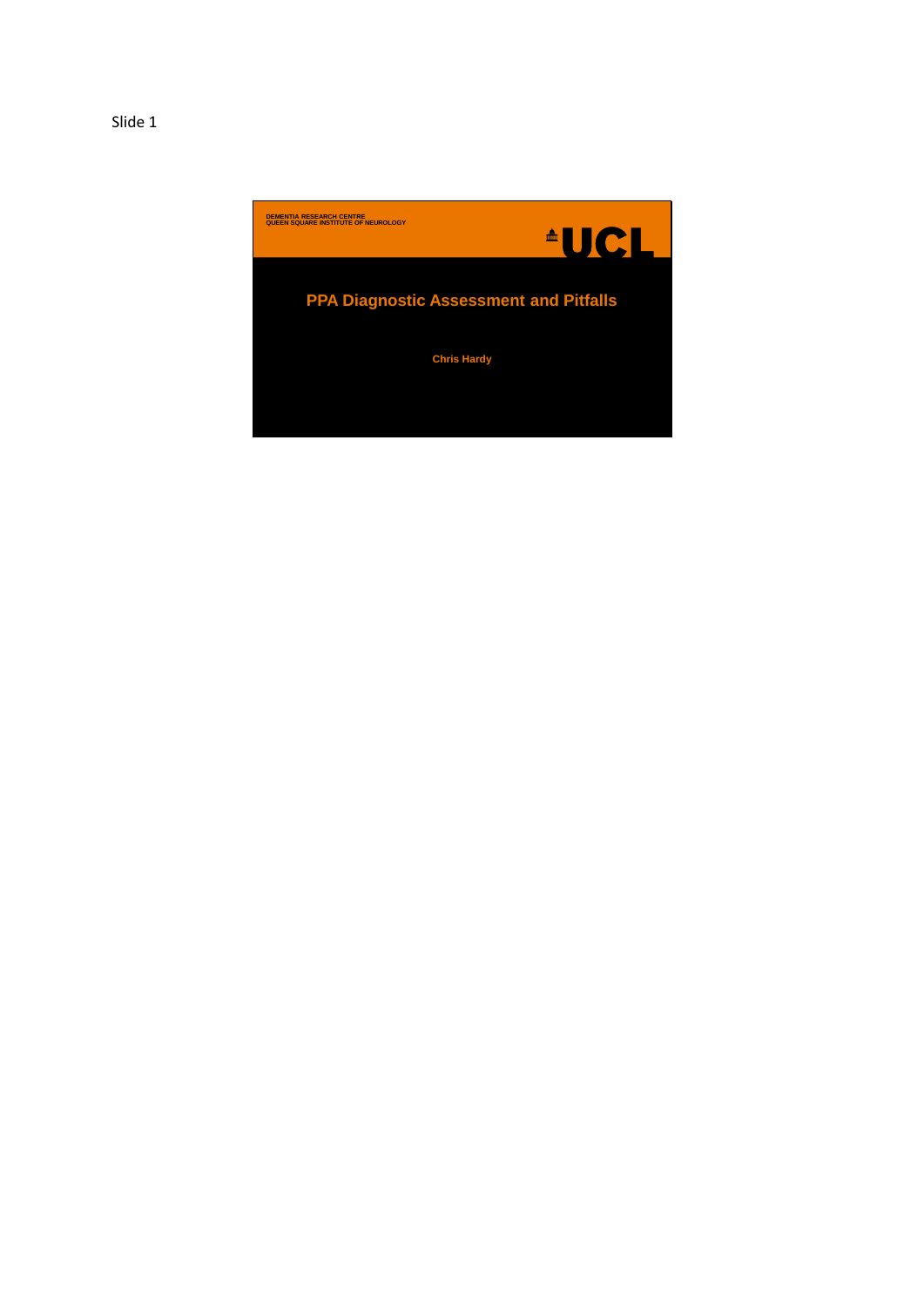

So, over the next thirty minutes or so I'll talk about assessing patients with PPA, and I'll do this with reference to the 2011 consensus criteria pictured here. These have been cited nearly 2,000 times according to google scholar and really are the gold-standard for how we currently understand phenotypic variation in PPA.

I'll go through each of the major PPA syndromes, namely semantic variant, nonfluent variant and logopenic variant PPA referring to the consensus criteria in each case, and also adding some new observations that we have made based on the UCL cohort for each syndrome. I'll then present a roadmap that we've developed at UCL showing a way to classify patients into one of the three major variants based on their speech output, before talking briefly about those cases who don't meet those criteria for semantic, nonfluent or logopenic PPA. And finally, I'll talk about some diagnostic pitfalls.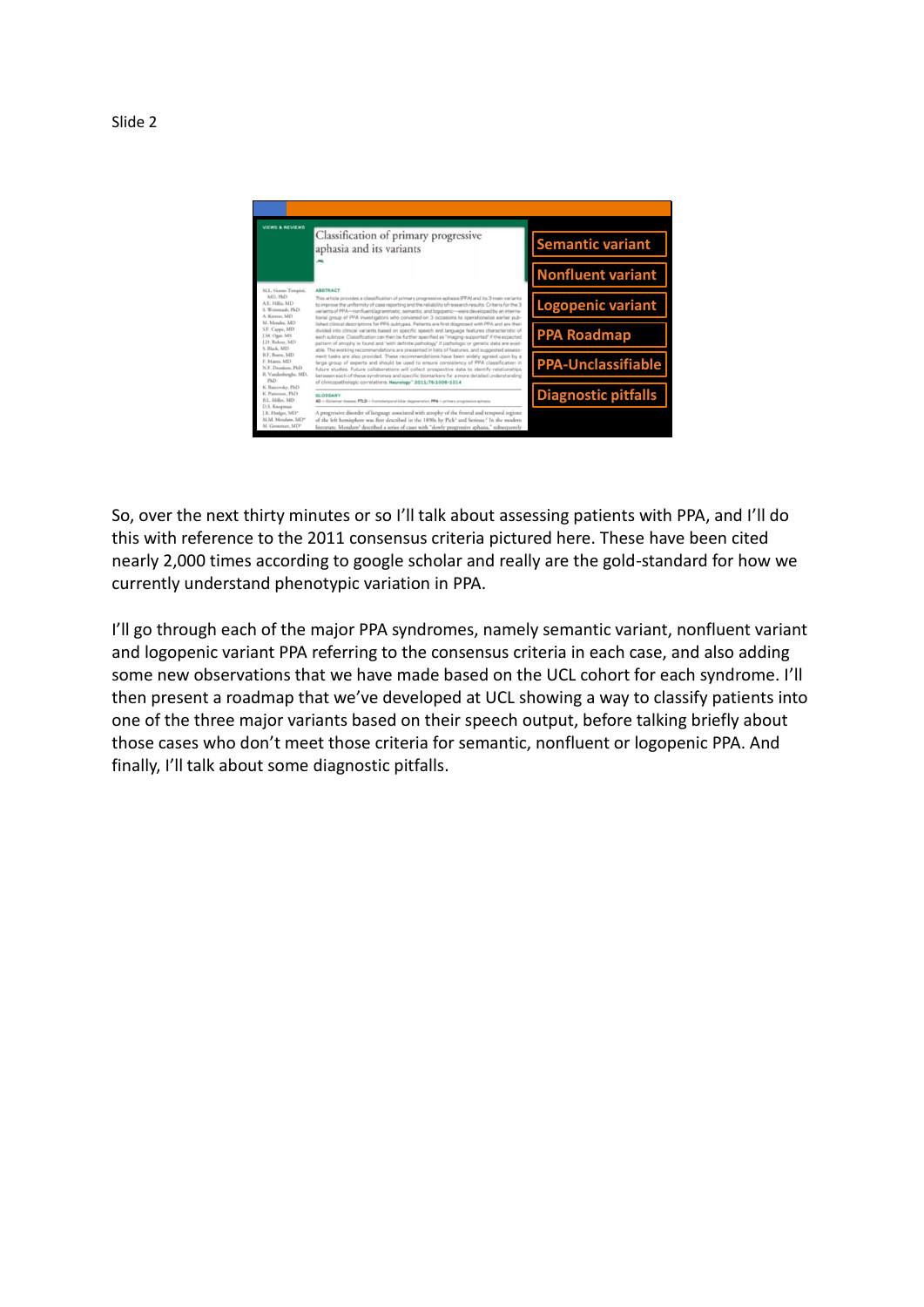

So turning first of all to arguably the most well-defined of the three major PPA phenotypes, semantic variant PPA, aka 'semantic dementia'.

Here I've transcribed the current consensus criteria for a diagnosis of semantic variant PPA. These stipulate that the patient must have both of these elements in orange here – impaired confrontation naming and impaired single-word comprehension, and three of the four elements in white – impaired object knowledge (particularly for low frequency/ low familiarity items); surface dyslexia or dysgraphia; spared repetition; and spared speech production in terms of grammar and motor speech.

And really what these criteria boil down to is that this is a pervasive disorder of semantic memory – it affects a person's knowledge of objects in every modality – they will have trouble naming objects, recognising objects, using objects, identifying sounds, identifying smells. The person slowly loses their knowledge of everything that they have learned about the world.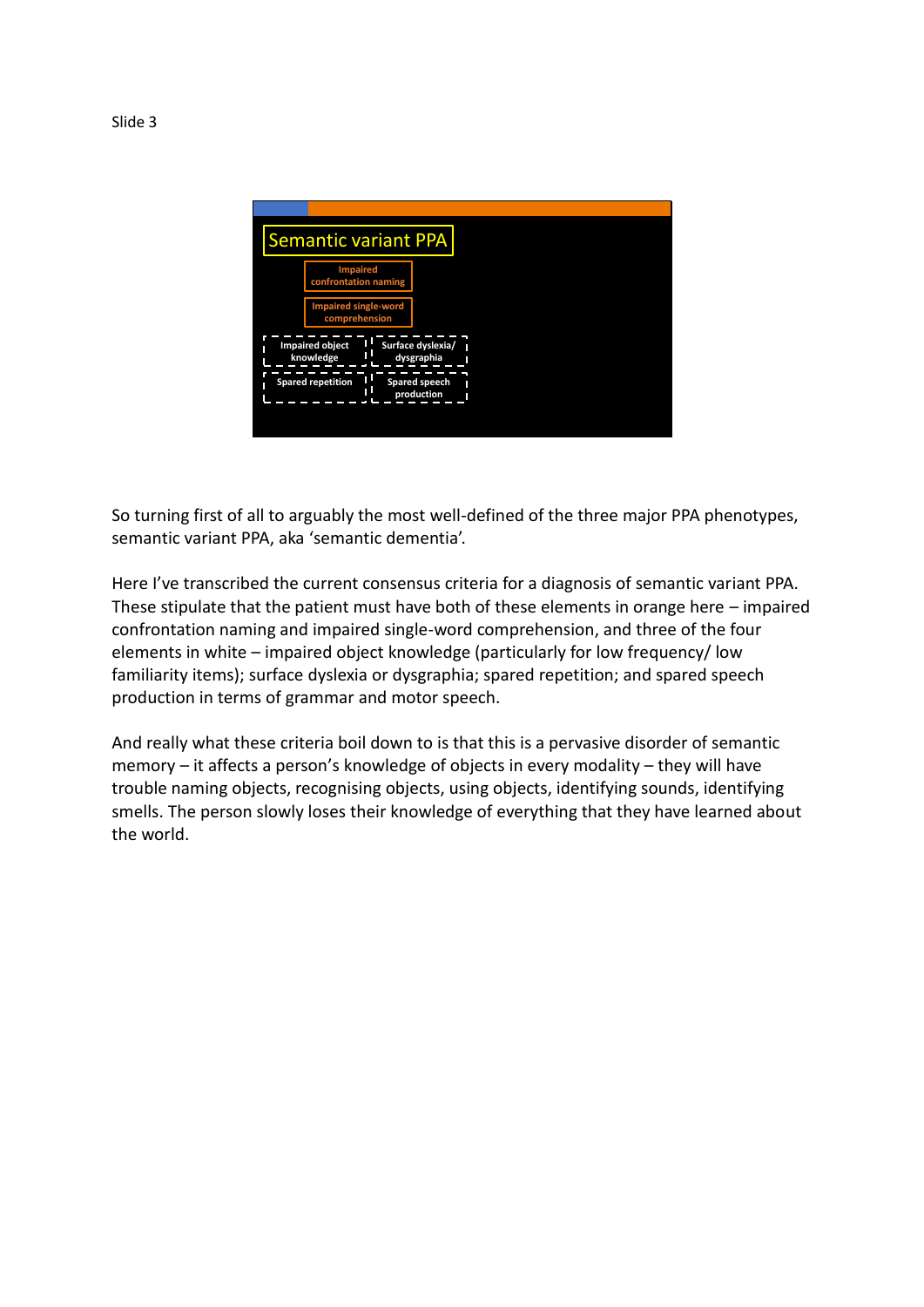

Despite this loss of semantic memory, the speech of somebody with svPPA is remarkably fluent – and I've got a video here of one of our patients talking to a former colleague, Charles Marshall about the difficulties she has when she tries to go shopping.

## [Play video]

And I think that's a nice video for a few reasons – it shows just how fluently somebody with svPPA talks, despite the loss of vocabulary, it shows her intact prosody – the rise and fall of her voice, and she described this frequency effect really nicely, whereby less common items are harder for her to identify and locate than common things like "onions".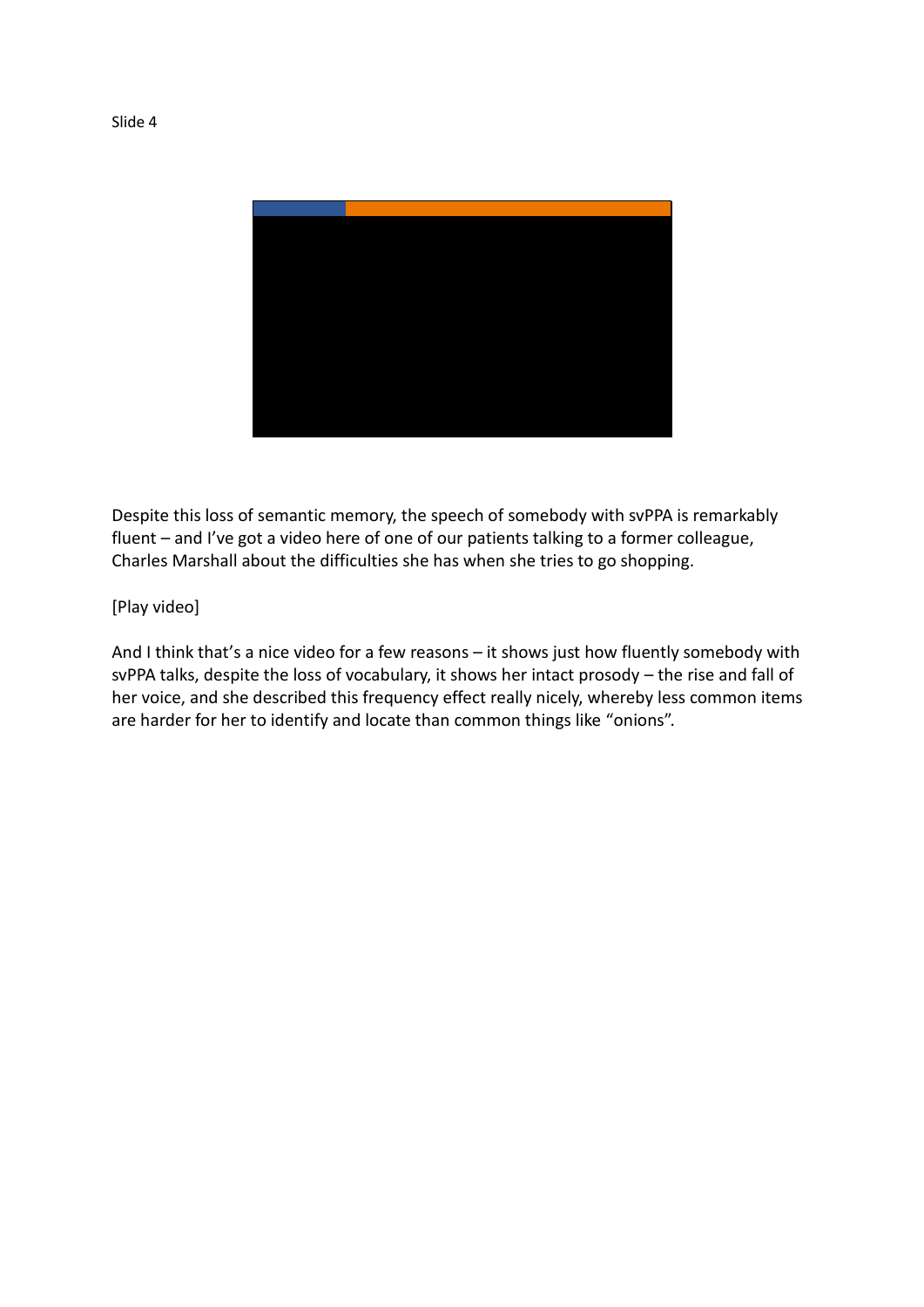

Actually, this frequency effect can be really telling even at very early stages of the disease. Quite often, we'll see people who say that they first noticed something was wrong when they struggled to remember words in a highly specialist vocabulary, so for example, the gardener who started to forget the Latin names for flowers, the ornithologist who struggled with rare bird names, the osteopath who couldn't remember the names of bones. By contrast, numerical representations seem to be relatively well-preserved in svPPA, presumably because they're stored posteriorly to the core damage of the anterior temporal lobe. A really good clue to a patient's diagnosis can be whether or not they take enjoyment from number puzzles like Sudoku – not many patients with lvPPA or nfvPPA will manage these as their disease progresses, but this can become an obsession for somebody with svPPA as they desperately hold onto that isolated window of ability.

Something else that we've noticed is that patients' conversations can be 'scaffolded' around these intact representations – have a listen to this 30-second speech sample and count how many times this gentlemen says a numb [play clip]

And finally we've noted that auditory symptoms are often prevalent in svPPA – many patients will complain of unexplained ringing in their ears "tinnitus" and can display a bivalent response to certain sounds – the same patient can become 'musicophilic' and obsessed with specific bands or artists, whilst showing increased aversion to particular environmental sounds.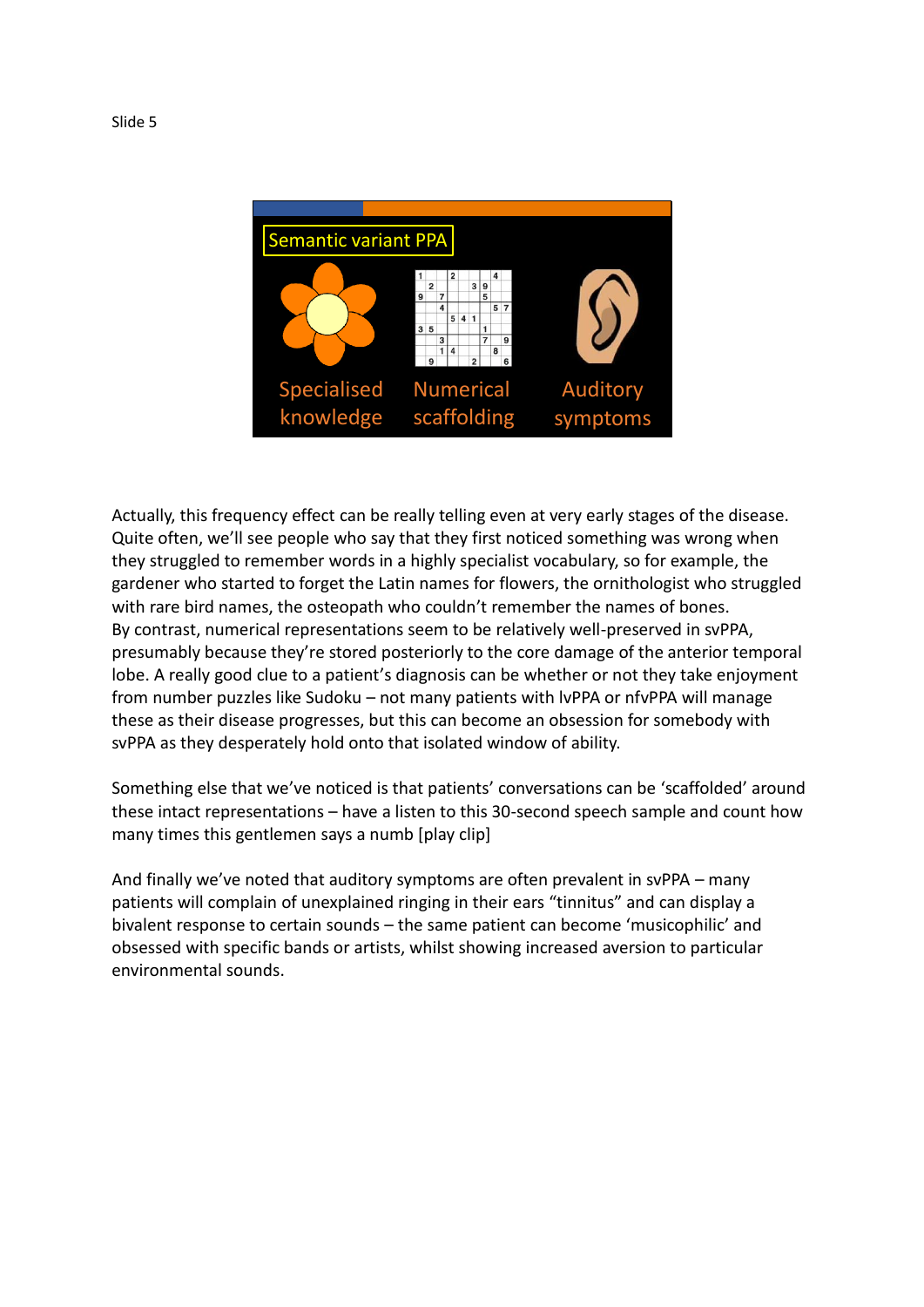

Now, the main focus of this talk is on the clinical presentation of people with PPA so I won't dwell on this slide, but just to emphasise, the vast majority of patients with svPPA will have a scan that looks like this – with a cored out left anterior temporal lobe that is very asymmetrical L>R.

I think one important thing to note is that by the time somebody comes to clinic, their scan can already look dramatically affected, meaning that these underlying changes are happening years and years before symptom onset. I think that has important corollaries for potential pharmacological therapies – how can you stratify somebody into a trial for a potential drug if the people you need to recruit don't know that they have anything wrong with them? svPPA is extremely rarely genetic so we don't have the same opportunity for drug therapies as we do in familial FTD. I think the highlights the importance of cognitive and behavioural rehabilitation strategies – these are likely to make real, tangible differences to the lives of people directly and indirectly affected by svPPA.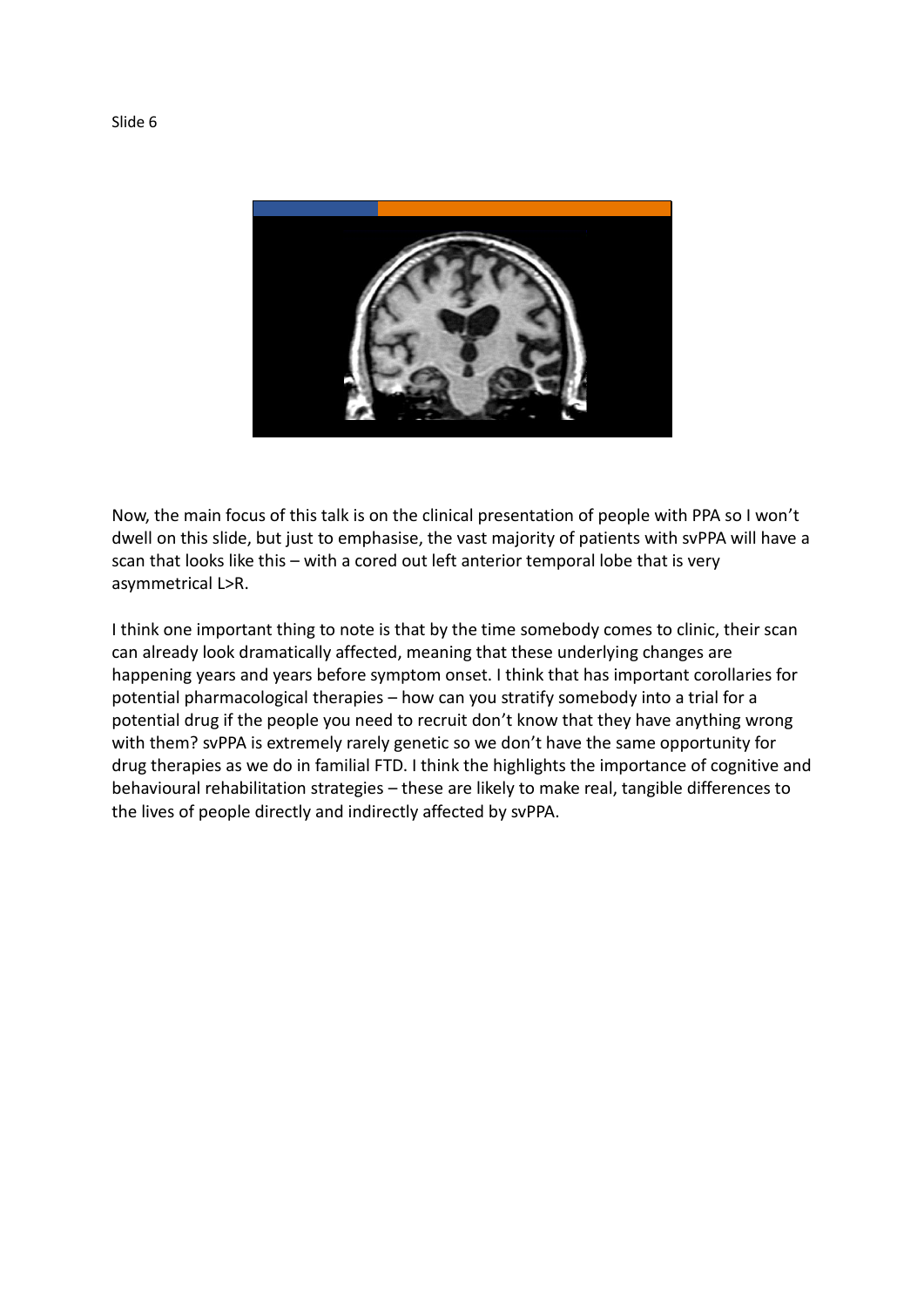

Moving on now to the nonfluent variant of PPA, the 2011 criteria stipulate that the person should have EITHER agrammatism in their language production, OR effortful, halting speech with inconsistent speech sound errors and distortions, or apraxia of speech.

If one of these is present, then they need two of the three white boxes for a diagnosis of nfvPPA, so i) impaired comprehension of syntactically complicated sentences; spared singleword comprehension; iii) spared object knowledge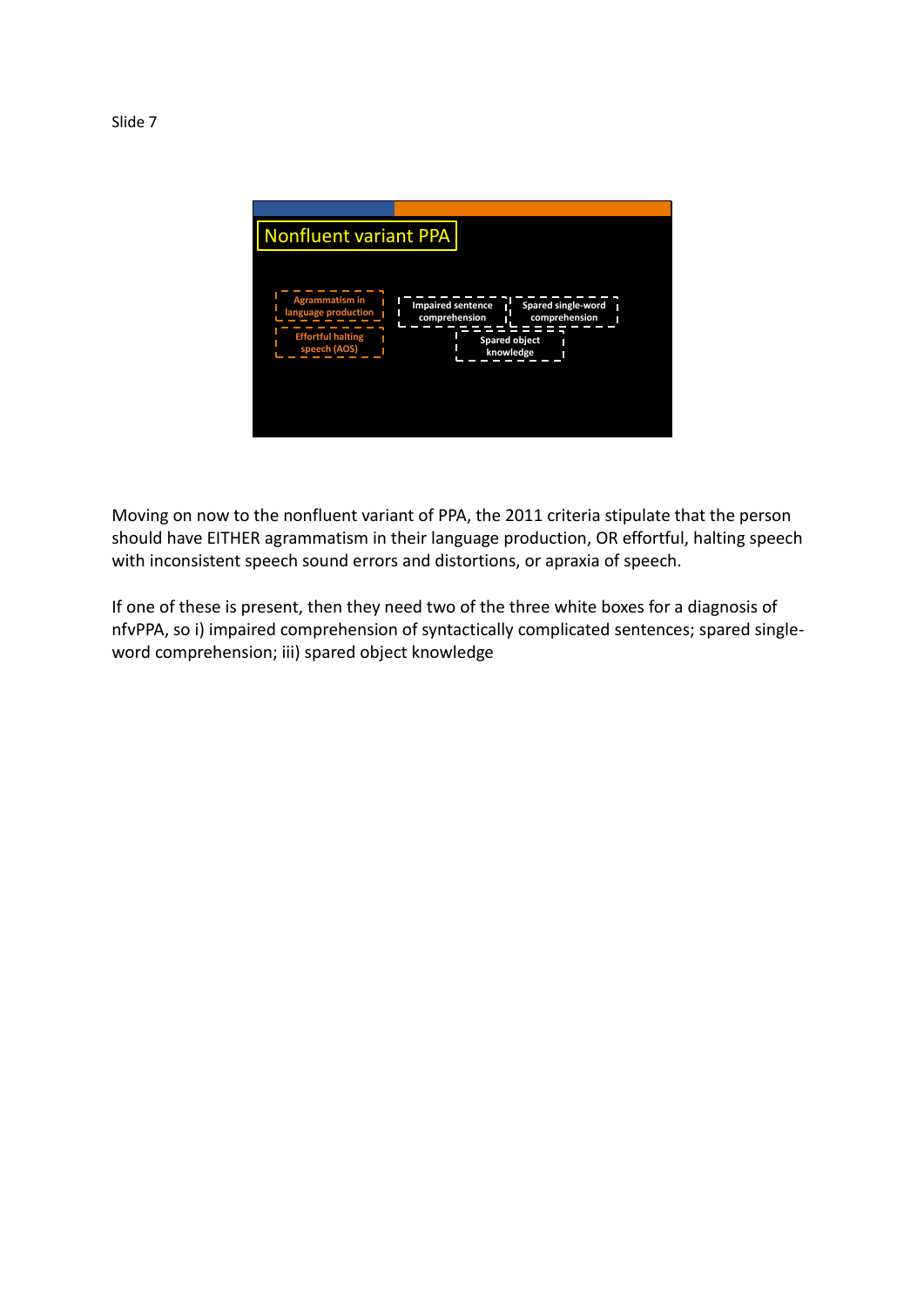

I just wanted to give a quick example of a very apraxic speech phenotype, so here I've got the famous cookie theft picture, and a speech sample of a man with nfvPPA – and I want you to listen to how effortful and difficult his speech is here.

So hopefully you could all hear how difficult that was. I'll always remember this gentleman very well because despite his aphasia, he never lost the will to tell jokes – I'll never forget walking into the waiting room in our centre to see him mid-joke with everyone else paying rapt attention to him.

Now in cases like this where speech can be very apraxic and effortful, it can be really hard to tell if someone is agrammatic – so a nice window into this can be to look at a person's written speech. Here I've got two emails from a different gentleman which highlight agrammatism in PPA: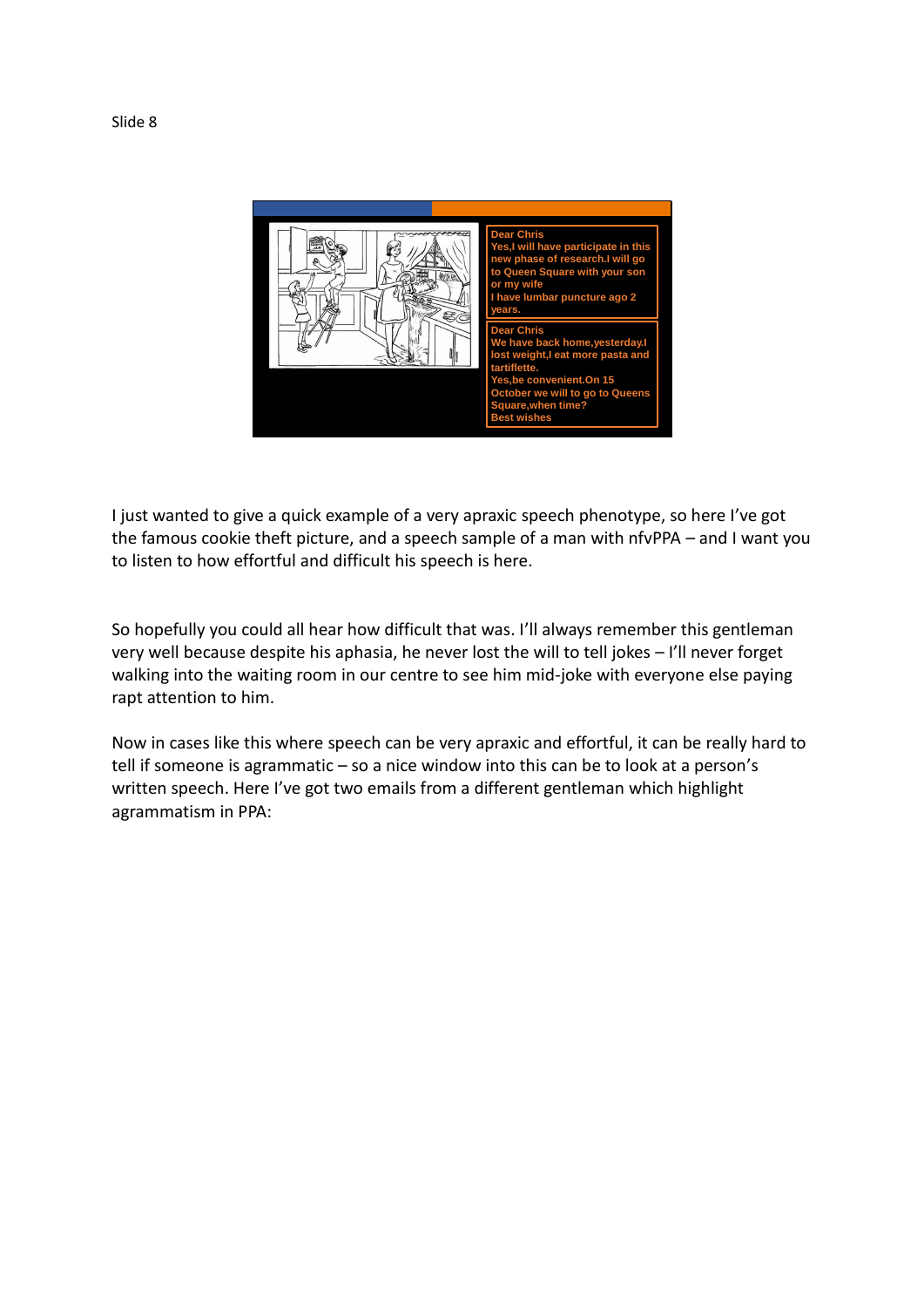

Now to focus on some clinical aspects of nfvPPA that aren't emphasised in the current criteria. First, we've noticed that binary reversals occur in up to 50% of the patients we see, whereby the person will get binary response options confused. This most often manifests in yes/no confusion but can occur with e.g. hot/cold, left/right. It isn't just limited to the verbal domain either – a patient will frequently nod their head when they mean to shake it, or put their thumb up when they mean to point it down. It can be incredibly confusing and frustrating for the person and the patient, and it means that we try to avoid closed-response questions with our patients. I should say that work was led by Harri Sivasathiaseelan, Jason Warren and Martin Rossor in London.

We've also noticed that several of our patients with nfvPPA will mention a childhood stammer, corrected in early adulthood but that re-emerges in nfvPPA in later life. I think this is an interesting observation, but we need to investigate it further – it might simply reflect a kind of 'response bias' – but equally it might tie in with some of the nice work from UCSF suggesting that childhood developmental disorders might signal specific network vulnerabilities that are selectively targeted by proteinopathies in later life.

nfvPPA is often associated with orofacial apraxia, dysphagia, and overlap with Parkinsonism. These neurological features might give clues to the underlying proteinopathies – we think that neurological features of apraxia of speech and Parkinsonism are likely to signal a tauopathy whilst agrammatism might herald TDP-43.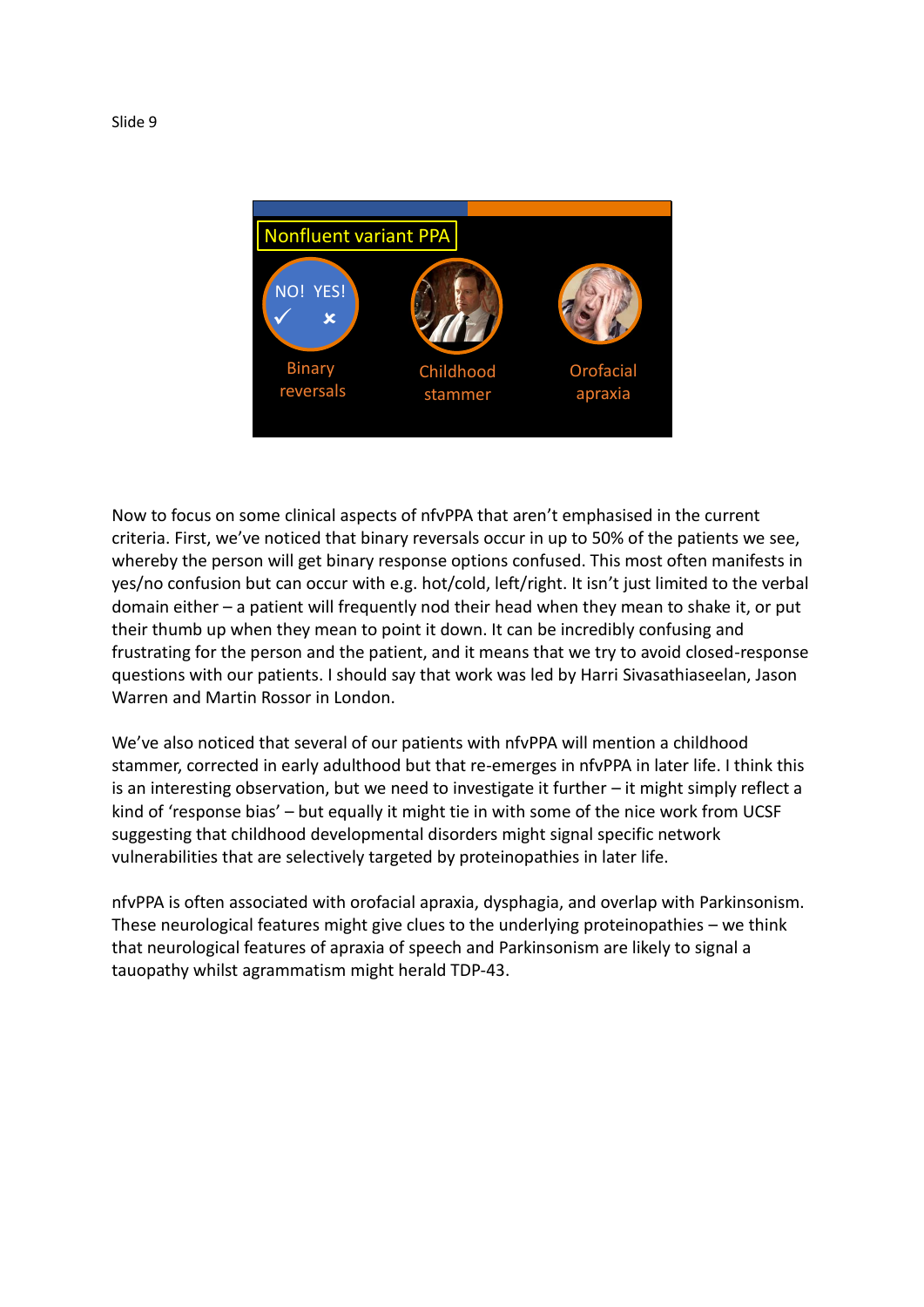**Impaired single-word retrieval Impaired sentence repetition Speech (phonological) errors Absence of frank agrammatism Spared single-word comprehension Spared motor speech** Logopenic variant PPA

So turning now to the most recently described PPA syndrome we have logopenic aphasia, which was only put on record in 2004. In the current criteria, both of the core features in orange are required – impaired single-word retrieval in spontaneous speech and naming; and impaired repetition of sentences and phrases. Three of the features in white are required for a diagnosis of lvPPA: i) speech (phonologic) errors in spontaneous speech and naming; ii) spared single-word comprehension and object knowledge; iii) spared motor speech; iv) absence of frank agrammatism.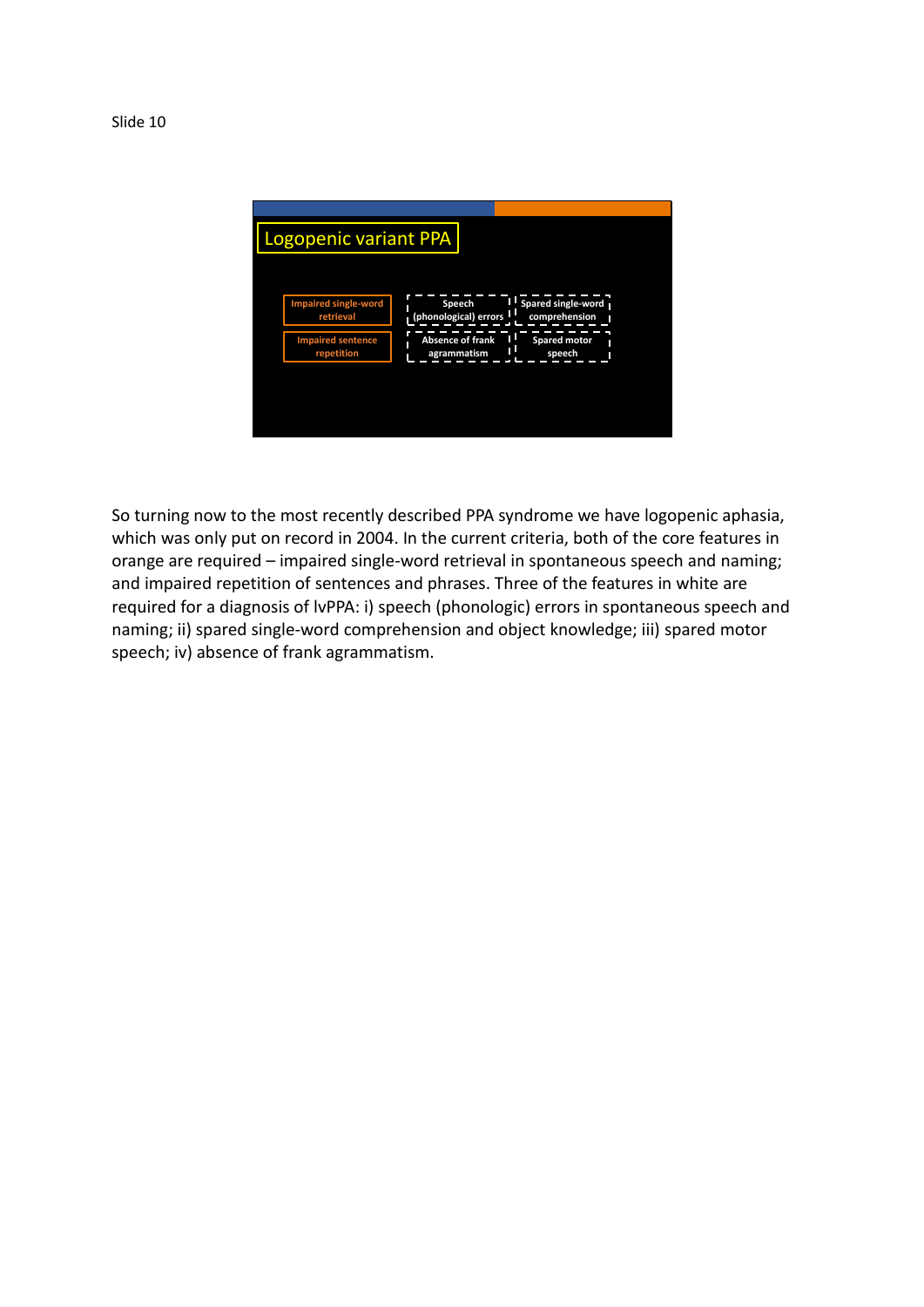

I think that of the three major PPA syndromes, lvPPA is the one that we understand least; we have this very strange constellation of symptoms with short-term memory problems, phonemic speech errors, word-retrieval problems, and to me these symptoms don't seem as coordinated as those seen in svPPA and nfvPPA.

So first of all I wanted to play you this clip of a gentleman who really struggles with wordfinding difficulties – and in particular I want you to note the difference in his speech to somebody with svPPA.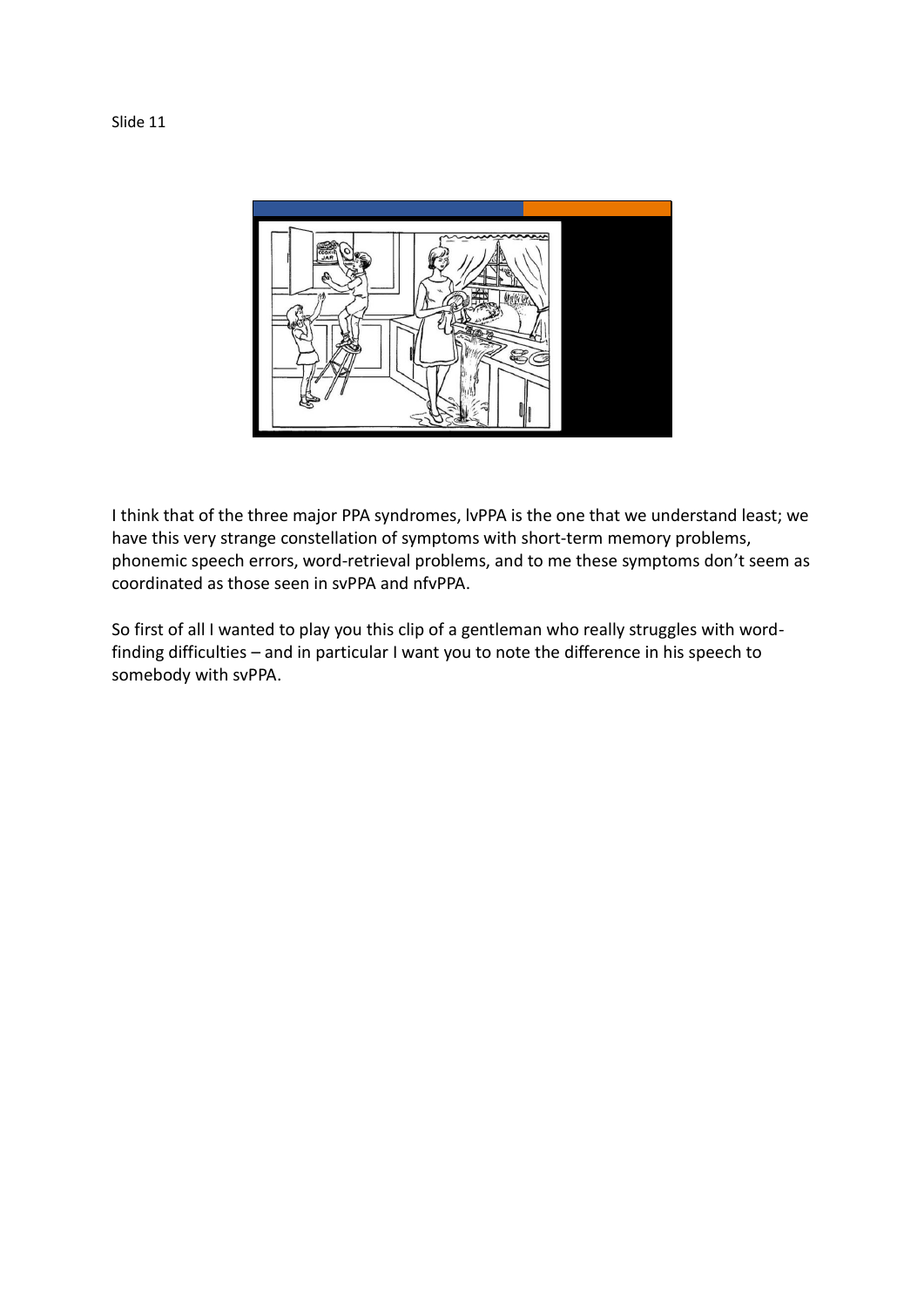

Next I want to show you a video of somebody we saw recently with lvPPA – this is Charles Marshall demonstrating the importance of testing repetition in somebody with PPA. This is a task that somebody with svPPA would be able to manage quite easily – and just look at what happens as the thing to remember gets longer and longer.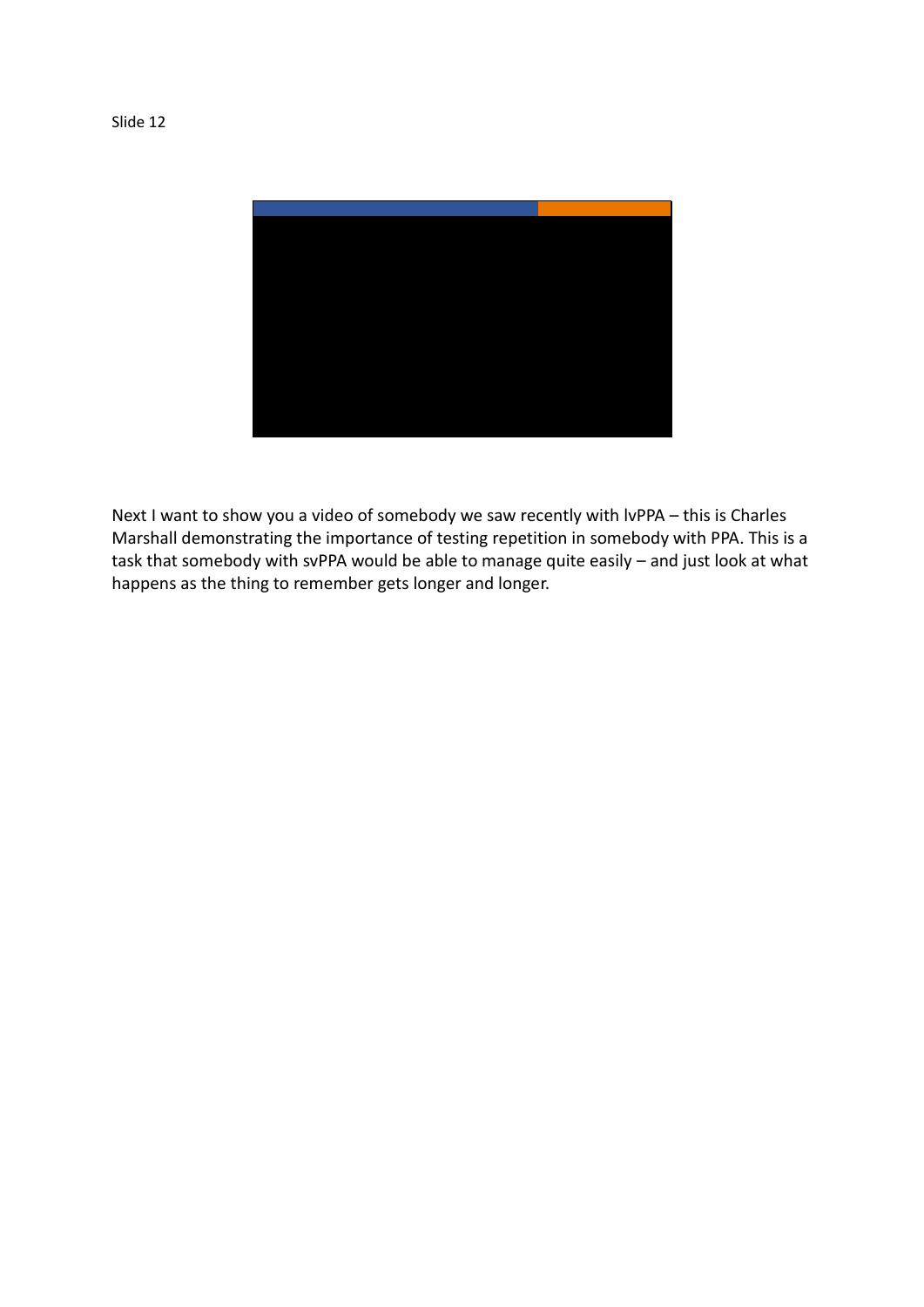

I hope that clip emphasises what we believe to be critically vulnerable in the logopenic variant – a breakdown of his 'phonological loop' – meaning that he is able to repeat short words, but struggles when more demand is placed on that system. Something else I think is interesting is that it's almost 'leaky' – when he's trying to remember the item he's just been asked, part of the previous item often comes to the fore.

So I do think that we need to do more and better research to fully understand the nature of lvPPA. With that said, there has been some amazing work done around the world, and I think the UCSF and Sydney groups are leading the way here. Christian Leyton in particular has done some nice work in suggesting that there might be multiple sub-systems of lvPPA:

## Pure anomia

Pure anomia plus mild single-word comprehension deficits Anoma, mild single-word comprehension deficits and repetition deficits Something we've noticed is that our patients with lvPPA can develop prominent jargon – neologisms in speech and writing that they themselves are ostensibly unaware of – and this appears to be related to the integrity of the temporo parietal junction in the dominant language hemisphere.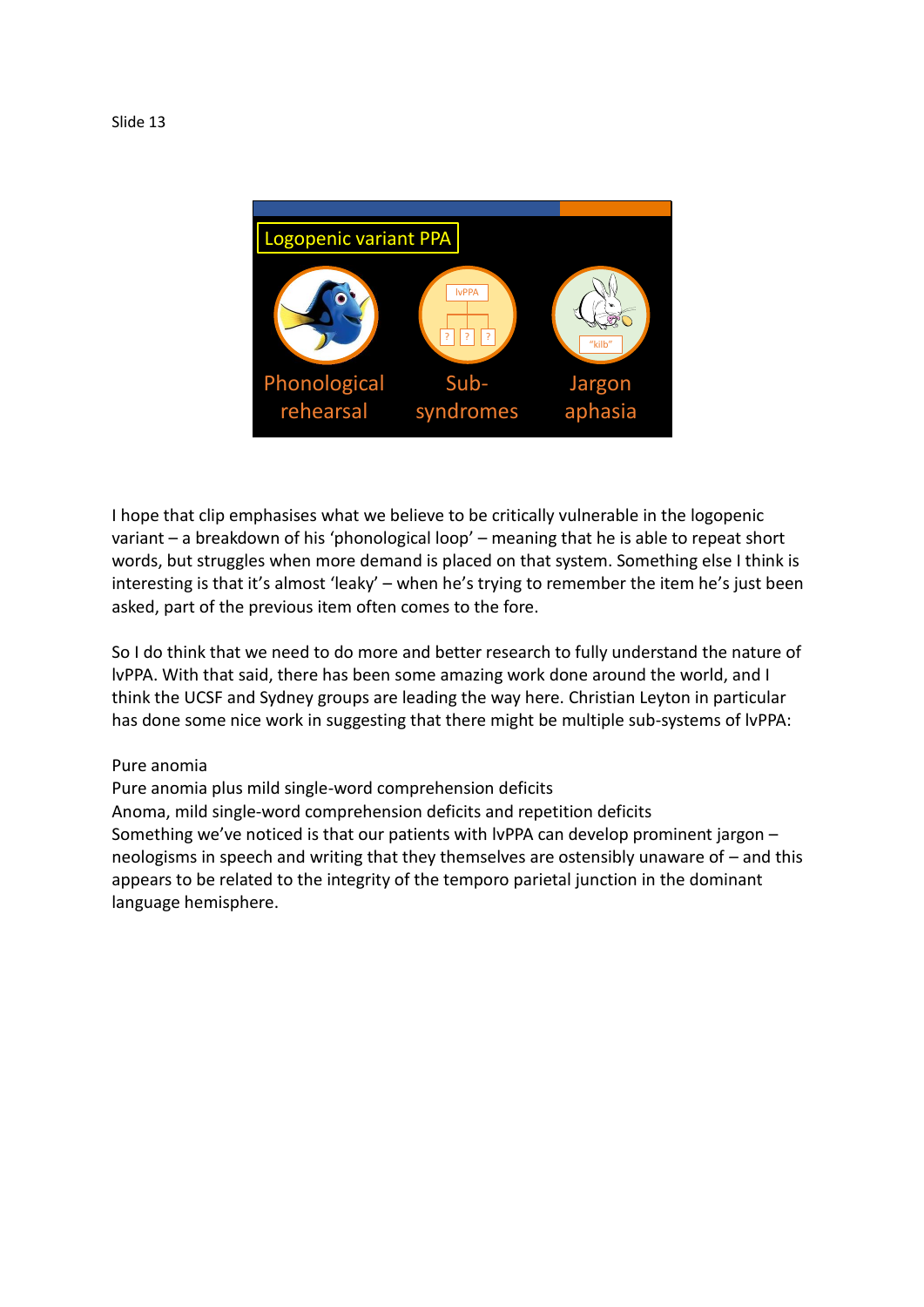

So, having been through the three major phenotypes, how do we reach accurate diagnosis? There have been several attempts to do this – and Marsel Mesulam and Rik Vandenberghe have produced 'diagnostic roadmaps' for PPA that help us to apply these consensus criteria in a meaningful way that helps us distinguish between the subtypes. We've recently made our own as well.

So, for a diagnosis of PPA, language dysfunction must be the first, and the most salient clinical complaint.

If it is, we ask if speech is effortful and misarticulated OR if there are frequent grammatical errors. If there are then the diagnosis is nfvPPA.

If it's not, then we can ask our next question – is repetition of phrases affected? If so, then we can point toward lvPPA. If not, then we ask our final question – is understanding of word meaning affected. And if so, we might suspect svPPA.

In all cases, for a clinical diagnosis we would check to see if the scan shows an alternative cause of language decline.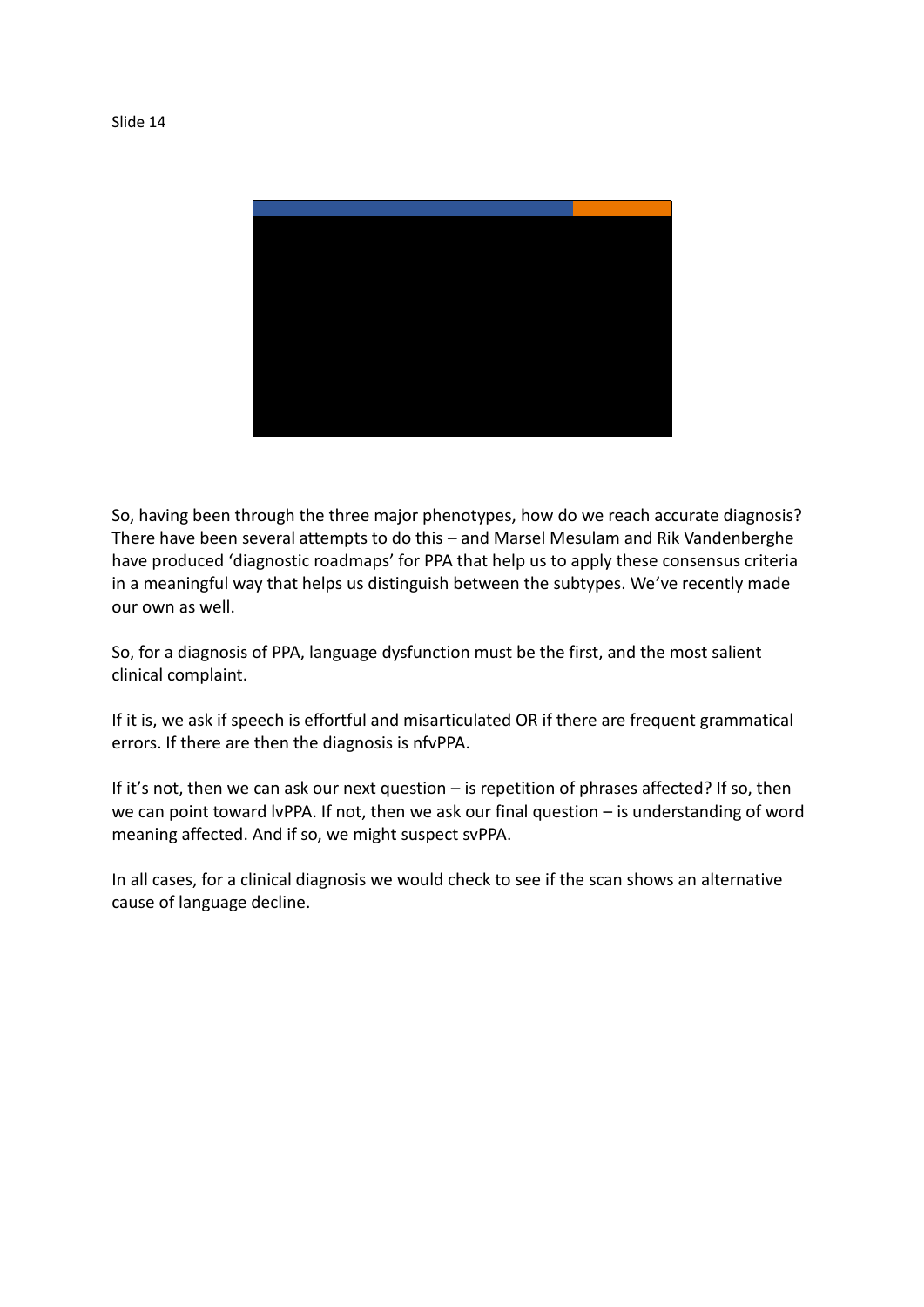

Just to say a more formal presentation of this roadmap is here, and you can find it in our recent paper here.

Slide 15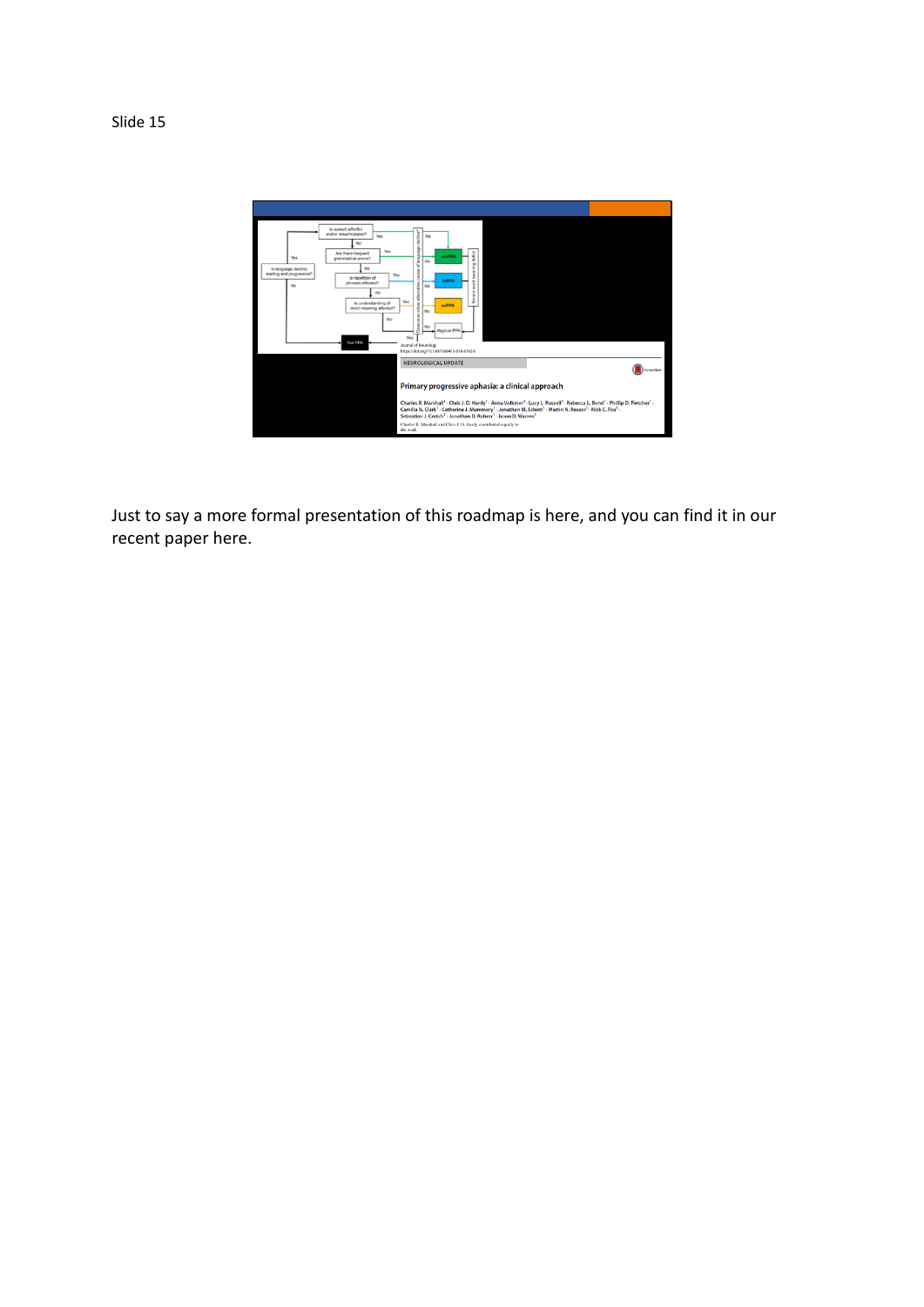

However, as everyone in this room can attest, it's not always that easy, and the patients we see don't always fit nicely into our nice categories. The exact number of patients who don't meet the consensus criteria for one of the three syndromes varies significantly across series; a really nice paper produced by the UCSF group last year showed that only 4 out of 69 of their patients didn't meet criteria for one of the three major syndromes; whilst the Cambridge group have published saying that more than 40% of their cohort didn't meet criteria for one of the major PPA phenotypes we've talked about here.

My own impression, for what it's worth is that around 2 in every 10 patients do not neatly fit into the criteria I've displayed here. We've already talked about primary progressive apraxia of speech as perhaps representing a specific disease entity – something propounded by Keith Josephs at the Mayo Clinic.

Something else we see not uncommonly is the patient with the core features of nfvPPA, but who also has a significant semantic comprehension deficit – so-called "mixed PPA".

We also see something like a progressive pure anomia whereby the leading presentation is with problems naming, seemingly in the absence of any semantic deficit. In our experience, these cases tend to develop a semantic impairment later in the course of the disease, but I would argue that there is a significant difference between the patient whose disease starts with an insidious anomic deficit and the patient who presents with a semantic deficit that underlies their anomia.

There are many other specific syndromes that fall within the PPA umbrella but that we can't capture very well with these criteria – 'progressive adynamic aphasia', where a patient will present with a paucity of verbal output with minimal other language, cognitive or behavioural deficits; or 'progressive pure word deafness', where the patient will present with a selective agnosia for spoken words, in the context of intact processing of environmental sounds and comprehension of written words.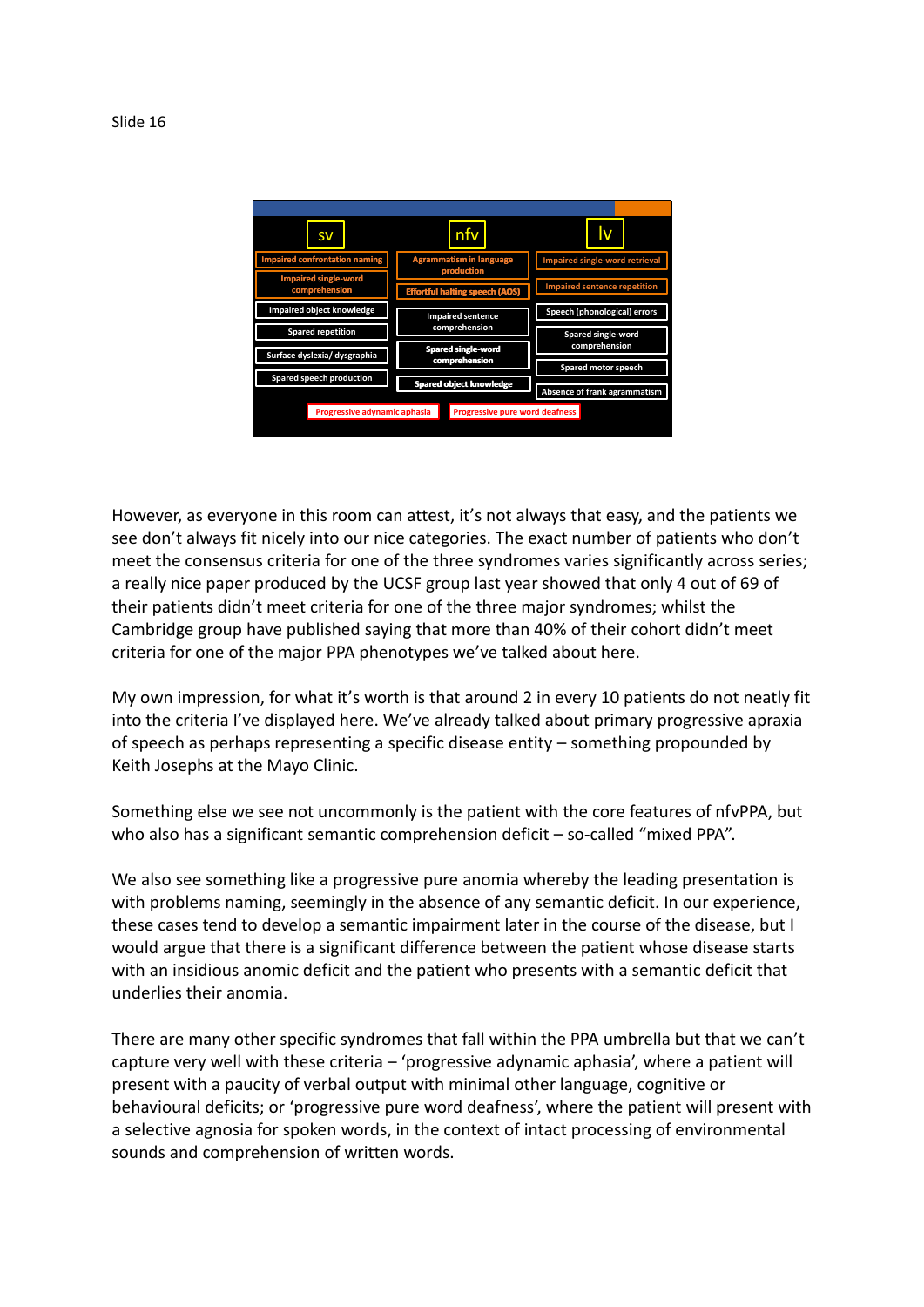Now all of that is not meant to be bashing the consensus criteria – I think they're incredibly important and have really unified international PPA research in a way that just wasn't possible prior to 2011. But I do think it's worth bearing in mind that if you've seen one person with PPA, you've seen one person with PPA. These criteria are fantastic tools for clinicians and people working with PPA, but every person we see will have a phenotype that is specific to them, their backgrounds and their experiences – which is something important to bear in mind when thinking about designing rehabilitation strategies.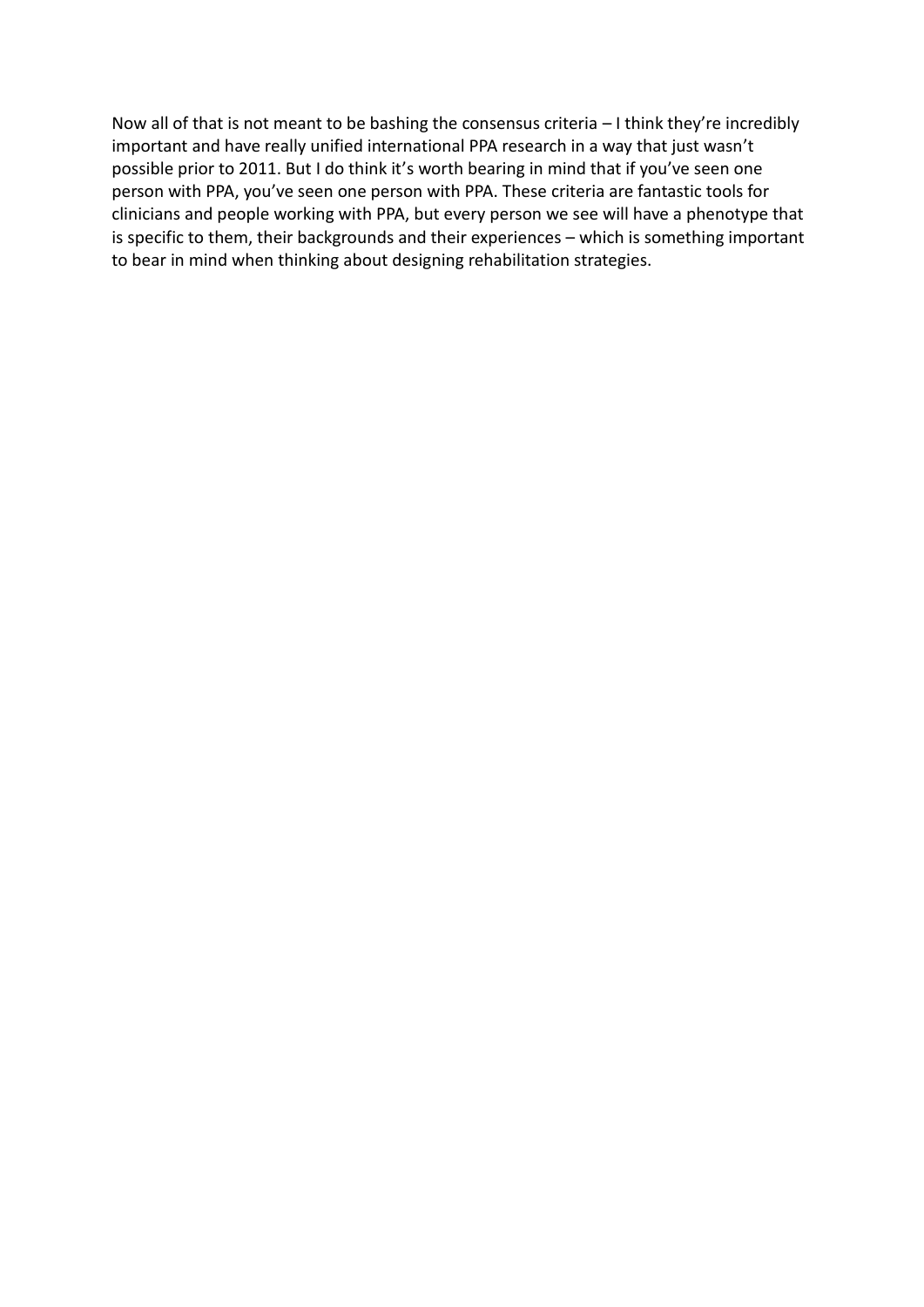

On the last slide, I talked about 'mixed' aphasia – but actually what we see in late stage PPA is mutism or sparse, stereotyped utterances and widespread cognitive decline. A corollary of this is that diagnosis at later stages of PPA may be better informed by neurological rather than linguistic features; Parkinsonism, for instance, might signal nfvPPA.

I've mainly focused on clinical presentation here – but for the nonfluent and logopenic variants, neuroanatomical changes on MRI scans can be subtle.

We tend to think of PPA as young-onset but there is definitely a cluster of older patients, in whom it is likely that PPA is underdiagnosed. I think we see this most commonly in the nonfluent variant where people can develop speech problems in their mid to late eighties

And finally, it's worth noting that word-finding difficulties are very common complaints in patients attending memory clinics. For many people this will reflect normal ageing and stress; but we have also seen rare cases of people presenting with speech problems that are excessively deliberate and apparently have no organic cause.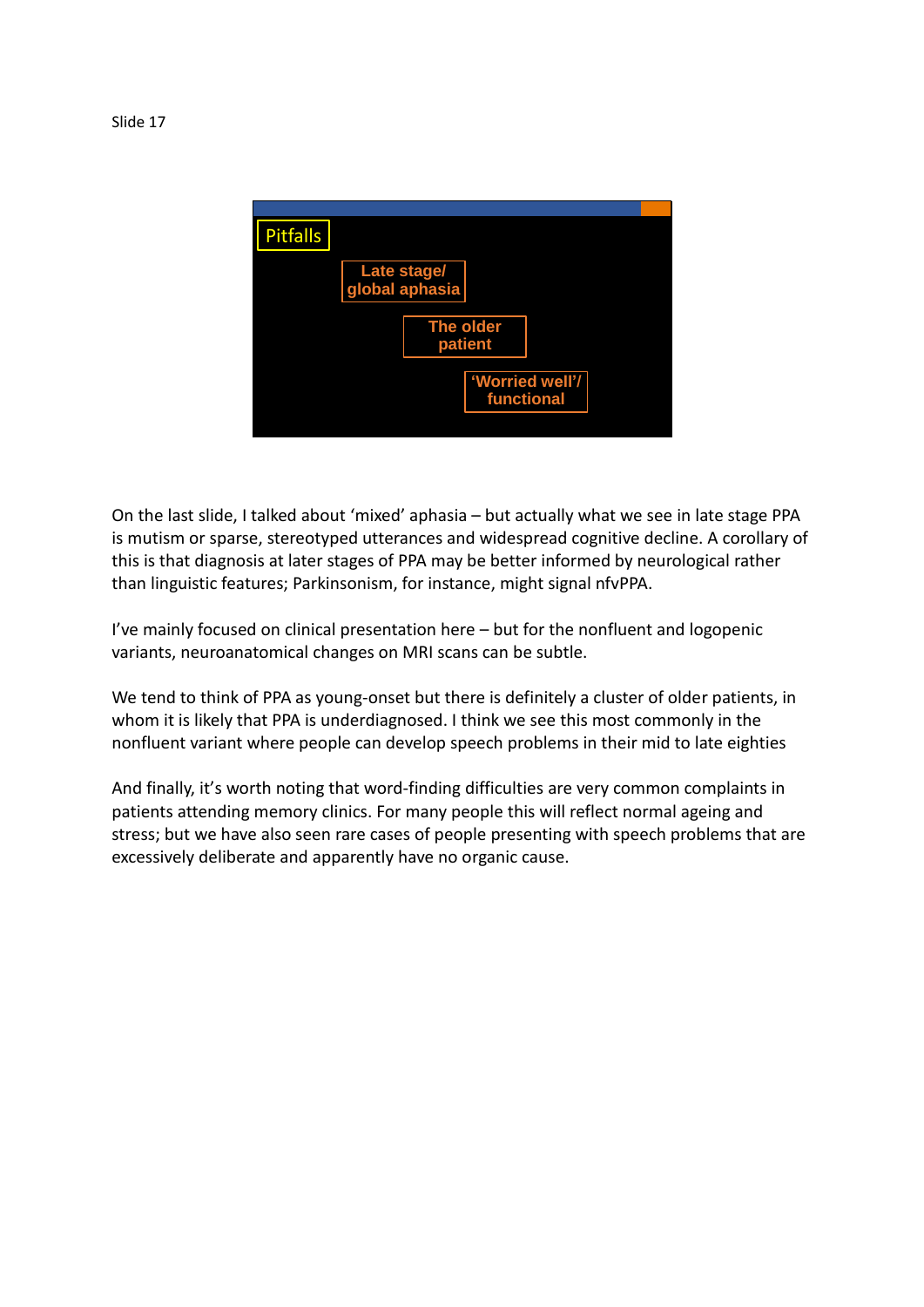

So I've just got 4 final points to wrap up with.

Early and accurate diagnosis is possible, and important. Ultimately, effective pharmacological treatment of PPA will depend on this.

We need to get better at disease staging. When somebody receives a diagnosis, we get asked so often, "what is going to happen to me?" "how long do I have?" and at the moment, all we can say is that "every person is different". And that's true, but not helpful. So there's a lot of work to be done on using baseline data to predict rates of decline and outcomes. What we would like to have is to be able to take an individual patient and say, "this is what we think is likely to happen to you". Unfortunately, it's just so noisy that we can't do this yet – but we need to be able to.

I don't think we can understate the importance of support groups. PPA is very rare and most people will never have heard of it before their diagnosis. It can feel incredibly isolating, especially if you're lumped into services focused on people with typical Alzheimer's disease. Being able to talk to somebody who knows how it feels is really important and I think support groups are desperately needed. I help run a PPA support group in London in the UK and we have around 75 people coming to see us, sometimes from hundreds of miles away.

And finally, and hopefully to set the scene for what's going to come next, we need evidencebased retraining and rehabilitation interventions to help people living with the disease. Far too often we hear stories of people being told that they received a diagnosis of PPA and were told that there's nothing to be done – it's degenerative – there's no point in speech and language therapy or cognitive rehabilitation. This is fundamentally inaccurate and I'm delighted and excited to hear about some of the amazing work done by my colleagues around the world in the next three sessions.